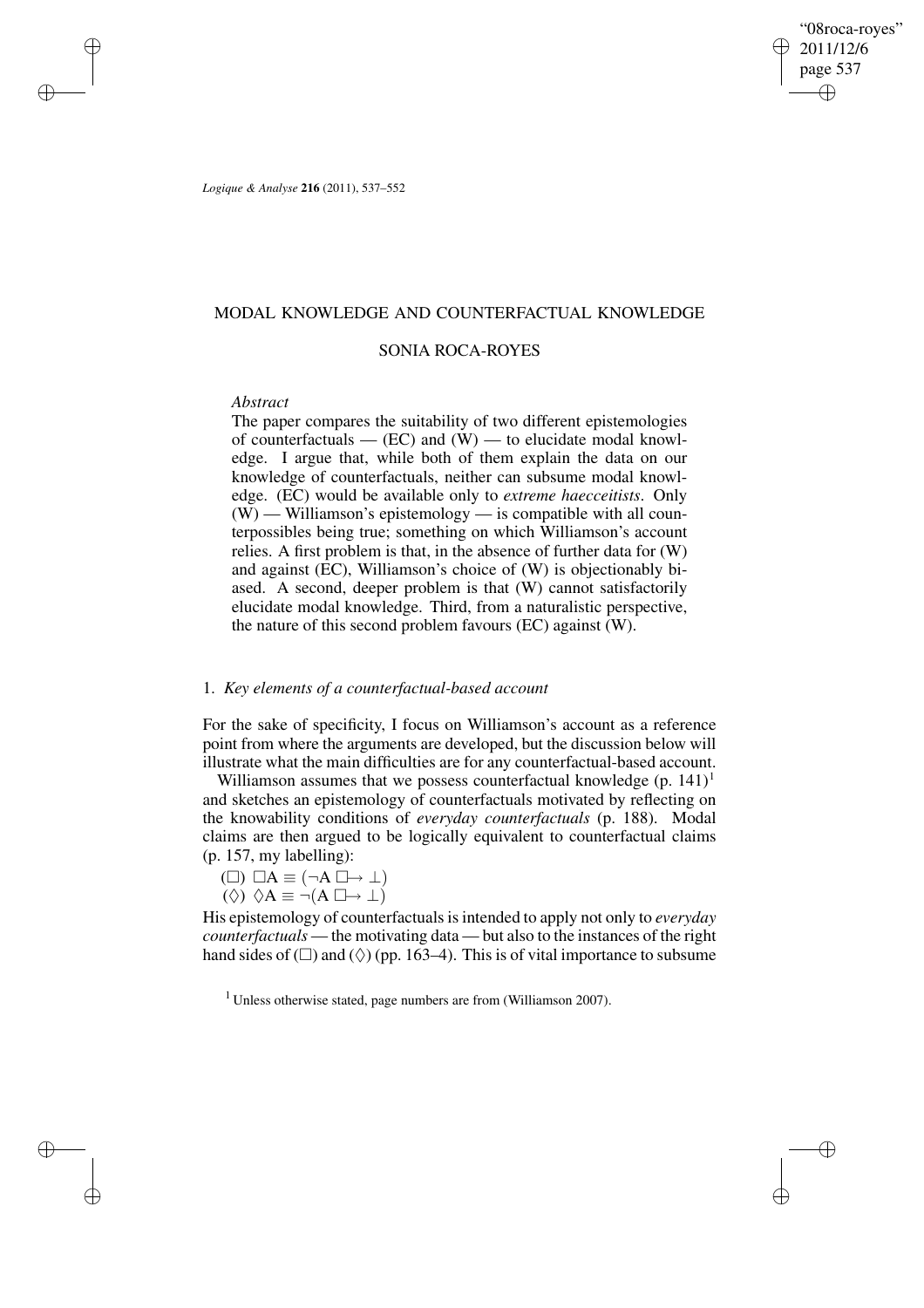### "08roca-royes" 2011/12/6 page 538 ✐ ✐

✐

✐

#### 538 SONIA ROCA-ROYES

the epistemology of modality under an epistemology of counterfactuals. In a naturalistic vein, the subsumption would be permitted thanks to (I):

(I) The capacity to handle metaphysical modality is an 'accidental' byproduct of the cognitive mechanisms which provide our capacity to handle counterfactual conditionals. [...] Our capacity for modal thinking cannot be isolated from our capacity for ordinary thinking about the natural world, which involves counterfactual thinking. (p. 162, my labelling)

Before we proceed, let me introduce some terminology. I will call 'e-counterfactuals' those counterfactuals that have a metaphysically possible antecedent and a logically consistent consequent. (Although Williamson does not provide a definition of *everyday counterfactuals*, the examples he uses to motivate his epistemology of counterfactuals are all e-counterfactuals.) I will call 'm-counterfactuals' the instances of  $(\neg A \Box \rightarrow \bot)$  and  $(A \Box \rightarrow \bot)$ . Finally, 'counterpossibles' standardly refers to counterfactuals with impossible antecedent. $2,3$ 

Williamson's account has received criticisms from two quarters. First, there are arguments against the logical equivalences his account relies on. The work of Daniel Nolan on impossible worlds (1997) is especially relevant here because impossible worlds open the door to false counterpossibles and thus threaten both  $(\Box)$  and  $(\Diamond)$ . The second line of criticism (in (Jenkins) 2008) and (Vaidya 2007)) grants the truth of the equivalences — for the sake of discussion — but complains of an argumentative gap: the logical equivalences do not straightforwardly support a counterfactual-based epistemology of modality.

The discussion below shows the way in which these two lines of criticism are related. I will strengthen the second line by arguing that the argumentative gap is unsolvable, and use those reasons to support Nolan, to some extent.

In §2, I introduce  $(EC)$  — a seemingly plausible epistemology of counterfactuals. In §3, I argue that (EC) cannot serve Williamson's purposes. I then introduce (§4) Williamson's epistemology, which I call '(W)'. In §5, I argue

✐

✐

✐

<sup>2</sup> This is not a *mutually exclusive taxonomy*. Although e-counterfactuals can be neither m-counterfactuals nor counterpossibles, some counterpossibles are m-counterfactuals.

<sup>&</sup>lt;sup>3</sup> For simplicity and convenience, let this terminology apply only to counterfactuals whose consequents and antecedents are *not* themselves counterfactuals.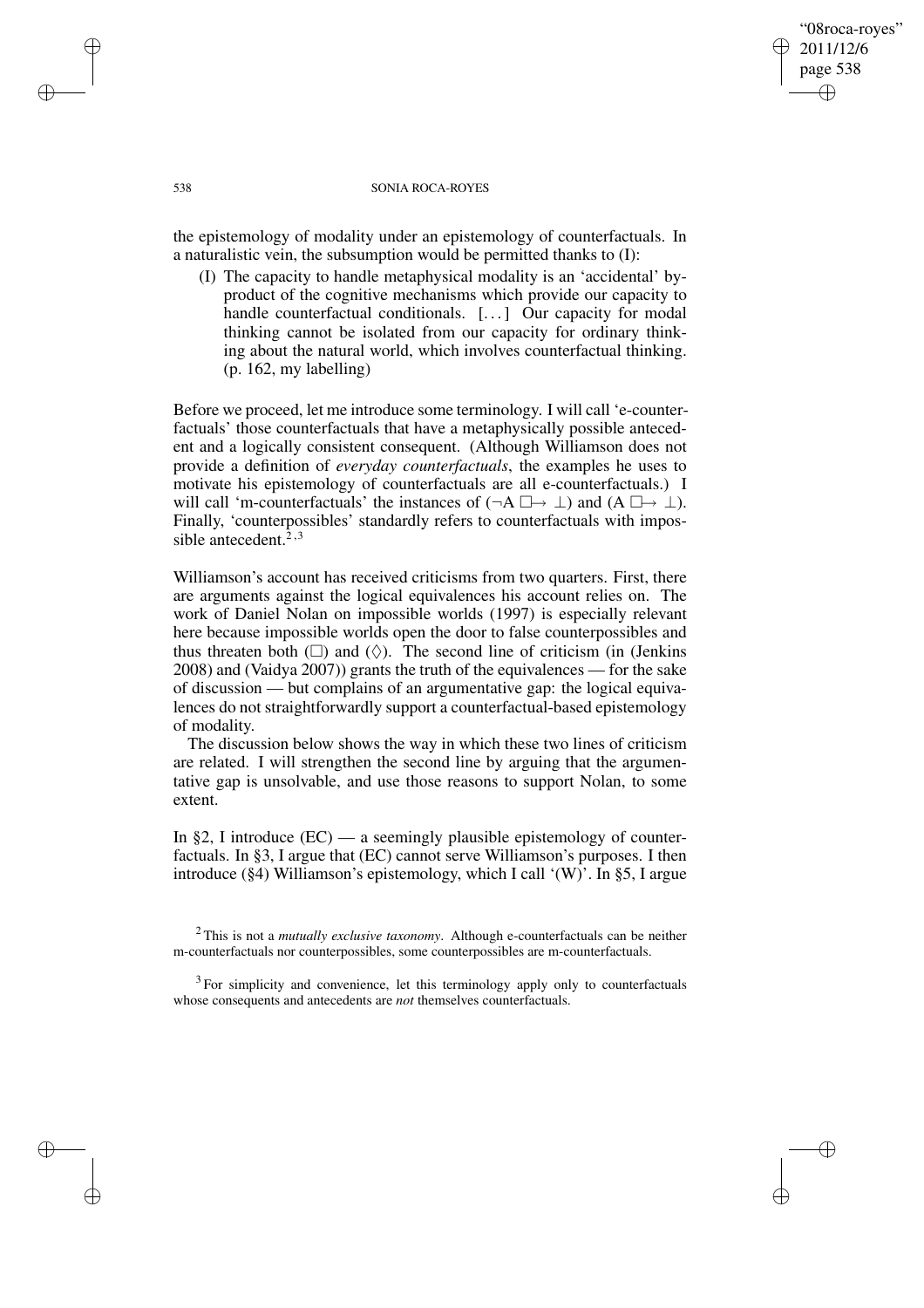MODAL KNOWLEDGE AND COUNTERFACTUAL KNOWLEDGE 539

"08roca-royes" 2011/12/6 page 539

✐

✐

✐

✐

that the key difference between (EC) and (W) lies in the evaluation of counterpossibles and object that Williamson's choice begs the question against Nolan. (EC) and (W) are extensionally equivalent as far as the data  $-$  ecounterfactuals — are concerned. In §6, I show, beyond Williamson's case, why this threatens claim (I) above. In §7, I argue that (W) cannot serve the purposes either, for independent reasons. In §8, I use those reasons to argue that the threat against (I) is stronger than I anticipate in §6. The last section (§9) concludes that the deficits of both (EC) and (W) raise a challenge for the advocates of *counterfactual-based accounts* of modal knowledge.

# 2. *An epistemology of counterfactuals: (EC)*

✐

✐

✐

✐

Here I shall introduce (EC) — a seemingly plausible epistemology of counterfactuals.<sup>4</sup> (EC) differs from Williamson's (introduced in §4) in just one — crucial — respect, made explicit in due course.<sup>5</sup> Given the vast overlap between (EC) and (W), most of what I use here to sketch (EC) is borrowed from (Williamson 2007).

Suppose that in our world a rock falls down a slope and, instead of ending in the lake at the bottom, it rolls into a bush. Suppose further that (1) is true and that, after evaluation, we come to know that it is so:

(1) If the bush had not been there, the rock would have ended in the lake. An assumption — granted here and shared by Williamson  $(p. 141)$  — is that:

(II) We have non-trivial knowledge of counterfactuals.

The question arises, therefore, as to how we know counterfactuals. To a first approximation, we know counterfactuals by using our imagination. Roughly, to evaluate (1), we imagine a scenario like this:

 $w_1$ : There is the lake, the slope, nothing on the slope. The rock ends up in the lake.

However, this approximate answer is inaccurate. Imagination is typically unconstrained, so an unqualified appeal to imagination does not explain why, in fact, we do not imagine situations like these:

<sup>4</sup> I will restrict myself to counterfactuals whose evaluation uses the "rolling-back" method (p. 150–151). This will be enough for present purposes.

5 Strictly speaking, '(EC)' and '(W)' are names for *families of epistemologies*. I can skip the details and focus instead on sketches because what interests us here — and what I will exploit in my arguments — is *the difference* between any (EC)-style epistemology and any (W)-style epistemology. For easiness of exposition, I shall ignore this qualification in the remaining of the paper.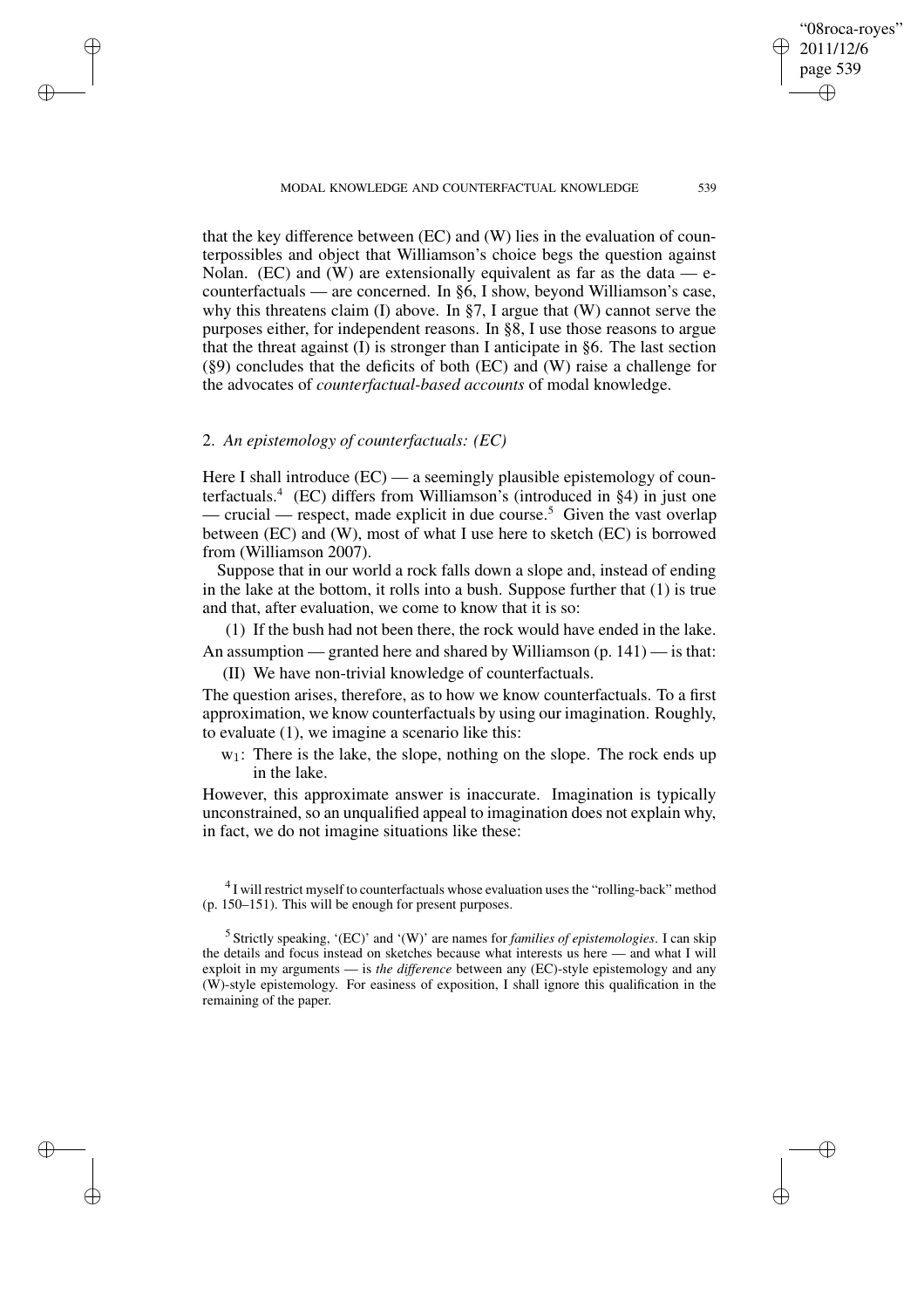## "08roca-royes" 2011/12/6 page 540 ✐ ✐

✐

✐

#### 540 SONIA ROCA-ROYES

- w<sub>2</sub>: There is the lake, the slope, no bush, but a massive block of ice instead. The rock rolls into the ice.
- w<sub>3</sub>: There is the lake, the slope, no bush, but the laws of nature are different. The rock keeps on floating and never reaches the lake.

Scenarios  $w_2$  and  $w_3$  accommodate the antecedent of (1) but not its consequent. If we considered them when evaluating (1), we would judge it false, but we believe it to be true. Consequently, in counterfactual evaluation, something is constraining our imagination. What exactly these constraints are is something that deserves further investigation, as Goodman's *cotenability* problem shows (p. 143). Yet, in agreement with Williamson, the following appears to be an important way in which imagination is constrained in selecting relevant scenarios:

The default for the imagination in its primary function may be to proceed as realistically as it can, subject to whatever deviation the thinker imposes by brute force: [there], the absence of the bush. (p. 143)

Imagination is also constrained in the way it develops counterfactual suppositions:

Your imaginative exercise is radically informed by your perception of the rock, the slope, and your sense of how nature works. [. . .] imagination can in principle exploit all our background knowledge in evaluating counterfactuals. (p. 143)

The first constraint parallels*the minimality requirement* on truth-conditions.<sup>6</sup> The second places constraints on imagination that should parallel other constraints on truth-conditions: in terms of worlds, the ones governing the *similarity (or closeness) relation*. 7 In line with this, (EC) offers these (rough) constraints upon imagination:

- (EC-i) Imagination proceeds as realistically as it can. We add the antecedent of the counterfactual at hand and, keeping it, minimally amend our background knowledge in order to preserve consistency.
- (EC-ii) Imagination can exploit all our background knowledge (except for what has been imagined away): e.g., relevant knowledge of the actual scenario and our sense of how nature works.<sup>8</sup>

 $6$  See (Bigaj 2006, 73) for a statement of this constraint.

<sup>7</sup> Requiring that imagination be constrained by "our sense of how nature works", for instance, amounts to saying that nomically possible worlds are closer to the actual world than counter-nomic worlds.

<sup>8</sup> The epistemic role of (EC-ii) is, therefore, to "discover" the character of the *close* antecedent-worlds. One might want to explore the similarities between (EC-i)–(EC-ii) and Kment's analysis of the closeness relation in (Kment 2006b, 296).

✐

✐

✐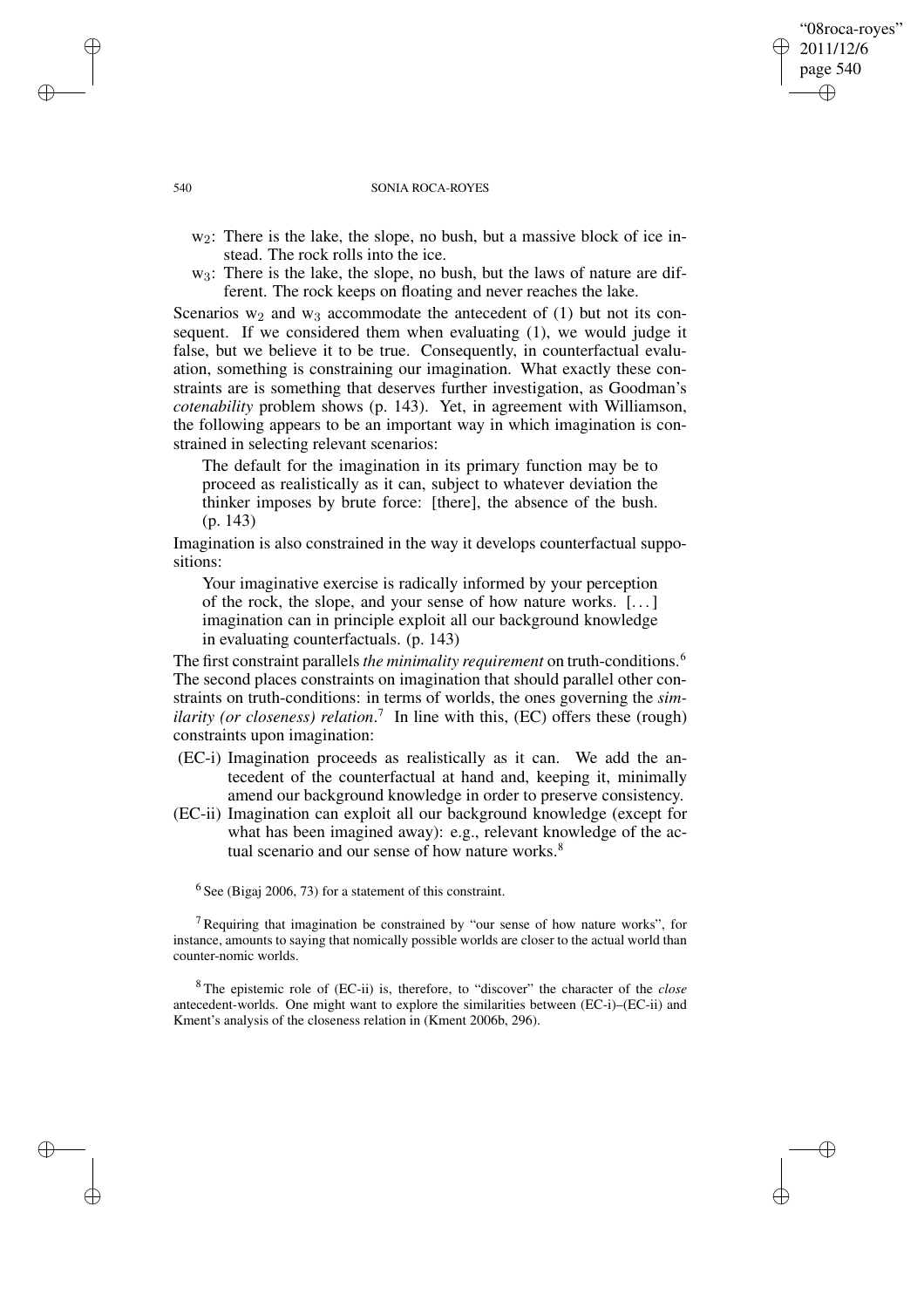✐

✐

✐

✐

Understood as a minimality constraint, (EC-i) explains why imagination sanctions  $w_2$  and  $w_3$  as irrelevant for the evaluation of (1), whereas (EC-ii) explains why, in all relevant scenarios, we develop the supposition in the way we do — i.e., why we are led to add its consequent.<sup>9</sup> The idea is that exploitation of our background knowledge is somehow responsible for our "various propensities to form expectations about what happens next"

(p. 148) and that this tracks counterfactual *truth*. *(EC) is seemingly plausible.* Following constraints (EC-i) and (EC-ii) is likely to give extensionally adequate results — at least as far as the data are concerned. First, if we did not *preserve consistency* (e.g., if we did not imagine away the presence of the bush when evaluating (1)), anything would counterfactually follow from any supposition, and many counterfactuals that we think are false — e.g., *if the bush had not been there, the rock would have exploded* — would come out true. (Similarly, counterfactuals like (1) would also come out true, but for the same wrong reasons.) Second, if we did not *minimally* amend the scenario,  $w_2$  and  $w_3$  would be considered relevant for the evaluation of (1), and this would mislead us into thinking that (1) is false. In both cases, we would lose the connection between *counterfactual evaluation* and *counterfactual knowledge*. Given assumption (II) — that we *do* achieve counterfactual knowledge —, therefore, (EC-i) is sufficiently motivated as an explanation of how we select the relevant scenarios and (ECii) as an explanation of how we discover what (else) goes on in them.

With (EC) in mind — as an answer to what is involved in counterfactual evaluation — we can grasp the full content of  $(A)$  and  $(D)$ :<sup>10</sup>

- (A) We assert  $A \Box \rightarrow B$ , when our counterfactual development of the supposition A robustly yields B.
- (D) We deny  $A \Box \rightarrow B$ , when our counterfactual development of A does not robustly yield B (and we do not attribute the failure to a defect in our search).

 $9$ (EC-i) and (EC-ii) do not work as independently as I might be suggesting. When developing the antecedent of (1), for instance, and before reaching its consequent, we might be led to add that the rock passed *through* the point where (we know) it actually stopped. To preserve consistency, therefore, we will also need to imagine away *that the rock stopped there*. Therefore, (EC-i) and (EC-ii) work together to discover what is/are the relevant scenario(s). What is non-negotiable according to (EC) is that the antecedent should hold, and that *no* inconsistency can.

 $10$  I borrow also this from Williamson (p. 163), except for the labelling.

"08roca-royes" 2011/12/6 page 541

✐

✐

✐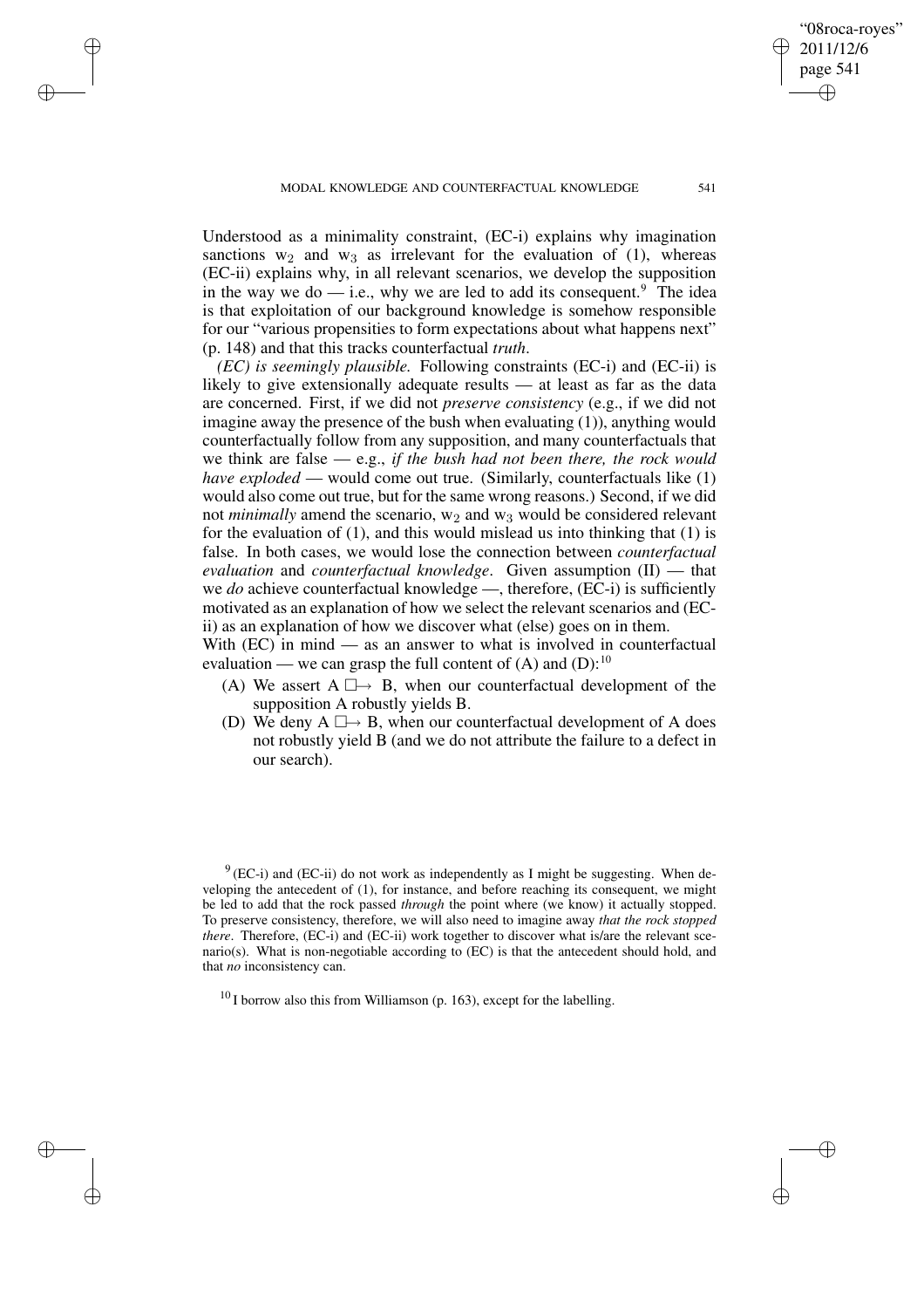### "08roca-royes" 2011/12/6 page 542 ✐ ✐

✐

✐

#### 542 SONIA ROCA-ROYES

# 2.1. *Subsuming modal epistemology under counterfactual epistemology*

So far, I have introduced (EC) as an epistemology of counterfactuals. To elucidate modal knowledge *via* (EC), we need a "subsumption strategy". Let me then borrow Williamson's and apply it to (EC). (I will then show, in §3, that (EC) cannot serve Williamson's purposes.)

Let me first note that the imaginative exercise involved in the evaluation of m-counterfactuals is a *conceivability exercise*. <sup>11</sup> (EC) has been motivated using e-*counterfactuals*. For the subsumption to be successful, (EC) must apply to m-*counterfactuals* too:

(III) Such conceivability and inconceivability [m-counterfactual evaluation] *will be subject to the same constraints, whatever they are, as counterfactual conditionalsin general*, concerning which parts of our background information are held fixed. (pp. 163–4; my labelling and emphasis)

With the same (EC)-constraints in mind, therefore, (A) and (D), together with  $(\Box)$  and  $(\Diamond)$ , provide a counterfactual-based epistemology of modality. As an illustration:

- (A $\square$ ) We assert  $\square$ A when our counterfactual development of the supposition ¬A robustly yields a contradiction.
- (I leave  $(A \Diamond)$ ,  $(D \Box)$ ) and  $(D \Diamond)$  to the reader.)

✐

✐

✐

✐

(III) is crucial to support  $(I)$  — the claim that our capacity for modal thinking cannot be isolated from our capacity for counterfactual thinking. The agreed data are all e-counterfactuals. These data, therefore, even when under assumption  $(II)$  — that we have counterfactual knowledge — only imply that we have a capacity for e-counterfactual knowledge. However, modal claims are equivalent to  $m$ -counterfactuals. A prerequisite to securing  $(I)$ , therefore, is that the capacity for m-counterfactual knowledge cannot be isolated from our capacity for e-counterfactual knowledge, and this is (III)'s crucial role.

If *different set of constraints* about imagination were to apply in the cases of e- and m-counterfactuals, nothing would guarantee that whoever has the cognitive capacity to follow — or even internalize — one of these two sets also has the cognitive capacity to follow the other. As a result, our capacity for m-counterfactual knowledge *could* be isolated from our capacity for ecounterfactual knowledge and, even when granting the logical equivalences  $(\Box)$  and  $(\Diamond)$ , this would jeopardize the project of subsuming modal epistemology under (e-)counterfactual epistemology.

 $11$  For more on this, see (Roca-Royes, 2011). This explains why Williamson thinks of *conceivability* and *inconceivability* as providing, respectively, tests for possibility and impossibility (p. 163).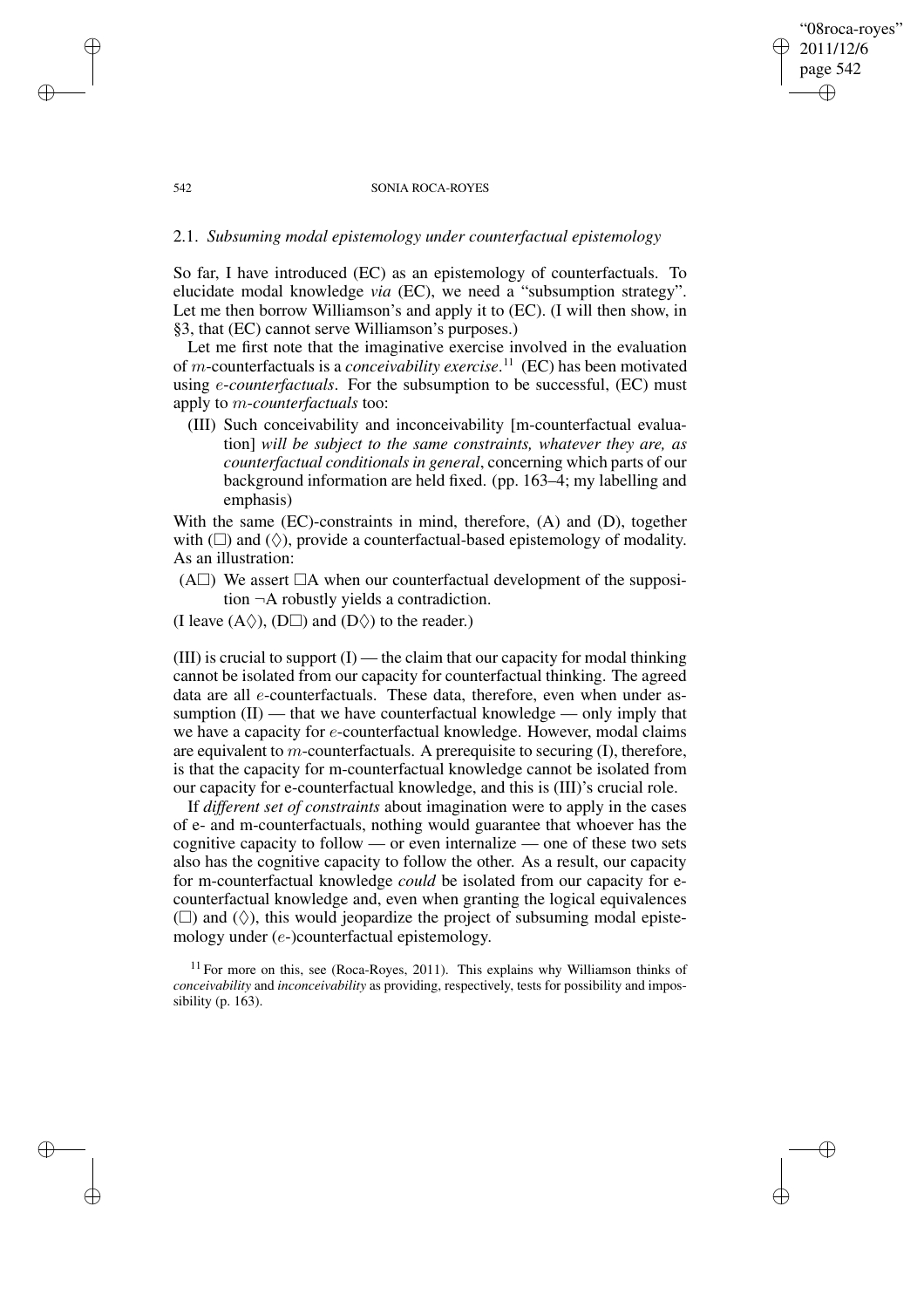# 3. *(EC) applied to m-counterfactuals*

✐

✐

✐

✐

Despite the fact that (EC) is, for all we know, a seemingly plausible epistemology of counterfactuals, it cannot be Williamson's epistemology for it does not provide *general* constraints on imagination *that Williamson could endorse*. I shall show here that, if m-counterfactuals are equivalent to modal claims — as Williamson believes — then, by Williamson's lights, (EC) overgenerates possibility claims.

Gold is the element with atomic number 79. Now consider (2):

(2)  $\Diamond$  [Gold has an atomic number other than 79]

Assume that (2) is false — nothing essential depends on this. By  $\Diamond A \equiv$  $\neg(A \Box \rightarrow \bot), (2)$  is logically equivalent to:

 $(2\equiv) \neg$  Gold has an atomic number other than 79  $\Box \rightarrow \bot$ )

Yet, according to (EC), (2≡) is true. Let us see this by seeing that its negation is false:

(3) (Gold has an atomic number other than 79  $\Box \rightarrow \bot$ )

According to (EC-i), we have to add the antecedent of (3) to our background knowledge and, keeping it, minimally amend the background knowledge *in order to preserve consistency*. Trivially, therefore, no contradiction can possibly follow counterfactually from the supposition. So (3) is false. Since (3) is false, (2≡) is true, and so is — under the assumption of  $(\Diamond)$  — its logical equivalent (2).

As a result, the outcome of (EC) is that *gold could have an atomic number other than 79*. This example generalizes to almost any A. The only exceptions are those A's that are themselves logically contradictory — for, in those cases, there is no way of both keeping  $A$  and preserving consistency (since we do not have consistency to begin with). The generalization is therefore this:

(Gr) If (EC) is correct as a *general* epistemology of counterfactuals, then, *if* ( $\Box$ ) *and* ( $\Diamond$ ) *hold*, then, anything that is not logically contradictory is metaphysically possible — that is, *extreme haecceitism* is true.

Since denying  $(\square)$  and  $(\Diamond)$  is a non-starter for Williamson, the dialectically relevant generalization is that if (EC) is correct, anything that is not logically contradictory is metaphysically possible. Whether this is a bad result depends on what our essentialist views are. For Williamson, who believes in (substantial) essential properties<sup>12</sup> and, therefore, rejects *extreme haecceitism*, it is an unwelcome result, and this is why (EC) cannot serve his

 $12$  Without further ado, Williamson believes that having atomic number 79 is essential to gold (164).

"08roca-royes" 2011/12/6 page 543

✐

✐

✐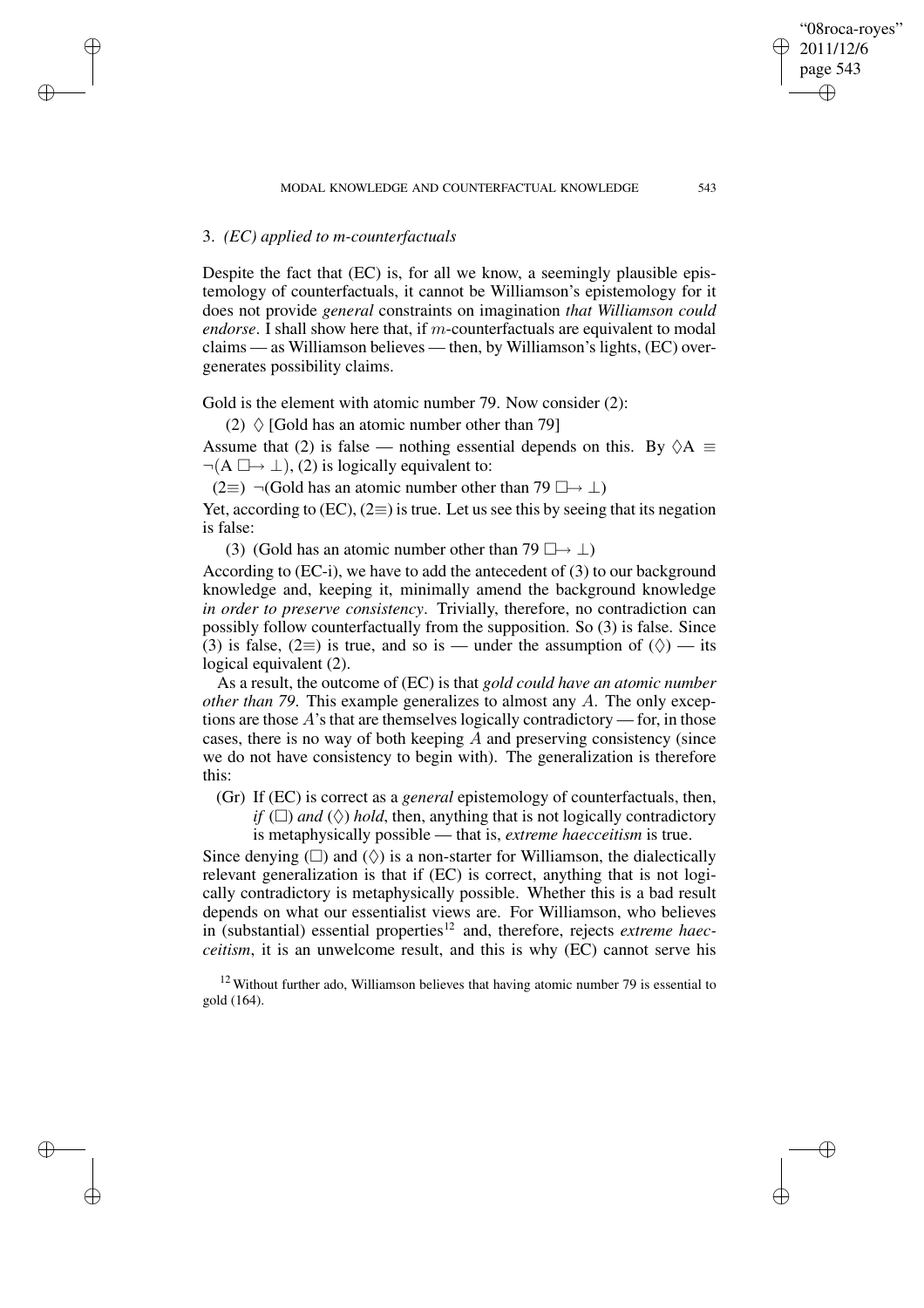"08roca-royes" 2011/12/6 page 544 ✐ ✐

✐

✐

#### 544 SONIA ROCA-ROYES

purposes. The generalization shows — as anticipated — that nothing essential depends on the essentialist assumption above. The dialectical impact of (Gr) is this: it shows that endorsement of both (EC) and  $(\Box)$ –( $\Diamond$ ) would commit us to the unpopular *extreme haecceitism*.

## 4. *Williamson's Epistemology of Counterfactuals: (W)*

What are, then, the *general* constraints Williamson has in mind?

If we know enough chemistry, our counterfactual development of the supposition that gold is the element with atomic number [other than] 79 will generate a contradiction. The reason is not simply that we know that gold is the element with atomic number 79, for we can and must vary some items of our knowledge under counterfactual suppositions. Rather, part of the general way we develop counterfactual suppositions is to hold such constitutive facts fixed.  $(p. 164)^{13}$ 

We can and must vary some items of our knowledge. However, by the argument for (Gr) above, we cannot vary *everything* that is incompatible with the truth of the antecedent of the counterfactual at hand. Constitutive facts *must* be held fixed, even if at the expense of consistency. In the argument above, therefore, we were wrong, according to Williamson, in imagining away the fact that gold is the element with atomic number 79. For, if this is a constitutive fact, we should hold it fixed. If we hold it fixed, a contradiction *does* follow counterfactually from the antecedent, for the antecedent is the negation of this constitutive fact that, by holding fixed, and according to (EC-ii), we can exploit in counterfactual evaluation.

These are, roughly, Williamson's *general constraints*: 14

(W-i) Imagination should proceed as realistically as it can. We should add the antecedent of the counterfactual at hand and, keeping it, minimally amend our background knowledge, *aiming to preserve consistency, but never imagining away constitutive facts*. 15

 $13$  The square brackets are my addition. Reading the quote without their content makes it clear that the omission in (Williamson 2007) is a typo.

<sup>14</sup> Footnote 9 applies to  $(W-i)$  and  $(W-i)$  too.

<sup>15</sup> One might want to explore the similarities between (W-i)–(W-ii) and Kment's analysis of the closeness relation in (Kment 2006a, 287).

In relation to footnote 8, one should note the tension between (Kment 2006a, 287) and (Kment 2006b, 296), especially in the context of comparing (EC) and (W).

✐

✐

✐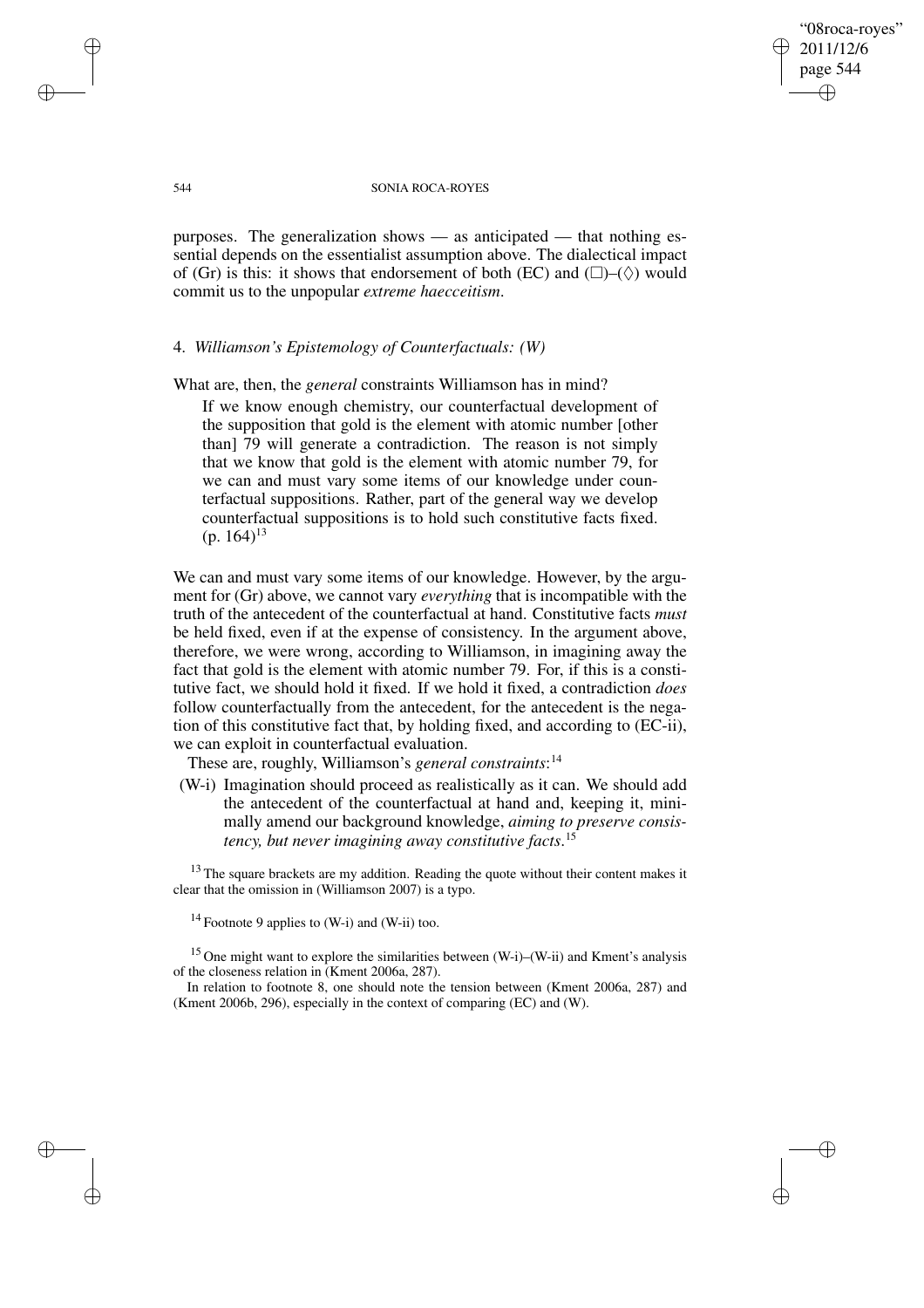# (W-ii) Same as (EC-ii).

✐

✐

✐

✐

(W) is (stipulated to be) exactly like (EC) except for the — crucial — fact that (W-i) replaces (EC-i). It is because of this difference that, in developing counterfactual suppositions, we will arrive at contradictions more often by following (W) than by following (EC), thereby escaping (Gr). Only (W), therefore, has a chance to serve Williamson's purposes. However, we know that — and *why* — Williamson is aiming at *general* constraints. Therefore, we need to see now whether (W) behaves appropriately also with respect to e-counterfactuals. I will show next that we have no reason to be less optimistic here than we were, in §2, about (EC).

The only thing (EC) and (W) differ on is whether we can imagine constitutive facts away. Since all e-counterfactuals have possible antecedents, none of their antecedents will challenge (contradict) constitutive facts. Therefore, even when following (EC-i), constitutive facts are held fixed when evaluating  $e$ -counterfactuals. This is also true — and trivially so — when following (W-i). Therefore, the background knowledge left available to develop ecounterfactual suppositions will be the same in both cases. (EC) and (W) do not differ in how suppositions are developed ((EC-ii) *is* (W-ii)). Consequently, *other things being equal*, these two epistemologies will not differ in outcome when it comes to e-counterfactuals.

In sum, for someone who believes in  $(\square)$  and  $(\Diamond)$  — e.g., Williamson — (W) might get extensionally adequate results throughout, but (EC) is at most extensionally adequate in relation to e-counterfactuals. Since Williamson relies on  $(\square)$  and  $(\Diamond)$ , he needs an epistemology along the lines of (W). Mere extensional adequacy, however, is not sufficient for epistemic adequacy and in §§7–8 I will present some concerns about (W)'s epistemic adequacy. Before this, however, it is convenient to see why, given the available data, endorsing (W) begs the question against Nolan.

# 5. *(EC) vs. (W): Counterpossibles*

 $(EC)$  and  $(W)$  disagree on  $(3)$  — an m-counterfactual. However, there are mcounterfactuals on which they agree. Looking at (EC-i) and (W-i), it is easy to see that, other things being equal, (EC) and (W) agree on the evaluation of those counterfactuals *whose antecedents do not challenge constitutive facts*, and some m-counterfactuals are of this kind. Under the assumption that the presence of the bush is not a constitutive fact, they agree, for instance, on sanctioning (4) as false:

(4) (The bush is not there  $\Box \rightarrow \bot$ )

"08roca-royes" 2011/12/6 page 545

✐

✐

✐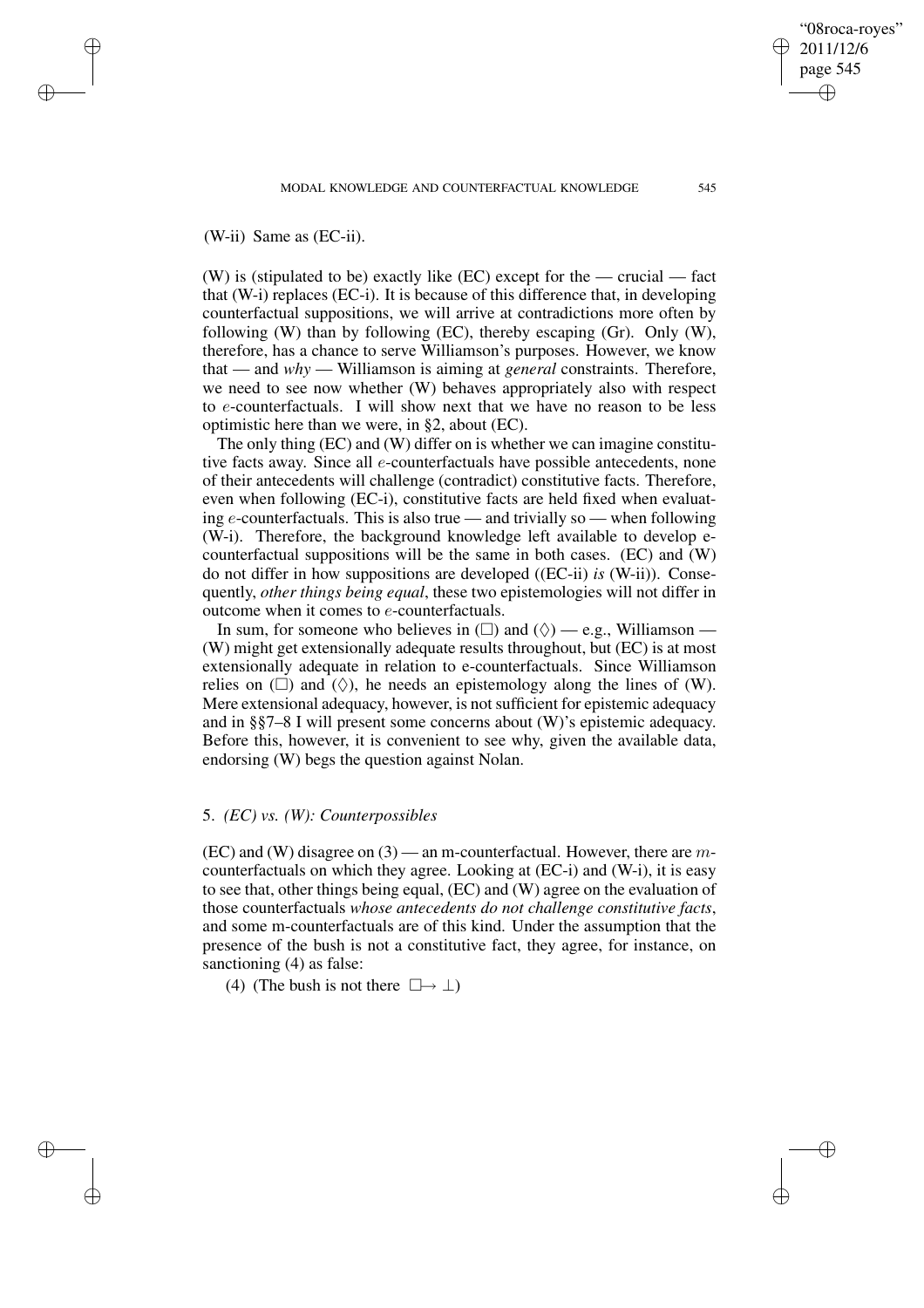"08roca-royes" 2011/12/6 page 546 ✐ ✐

✐

✐

#### 546 SONIA ROCA-ROYES

It is not the case either that all counterfactuals they disagree on are mcounterfactuals. They disagree on those counterfactuals *whose antecedents challenge constitutive facts*, and some counterfactuals that satisfy this condition are not m-counterfactuals. Assuming — for the sake of the example — that *biological origins* are essential, they disagree on (5), which is not an m-counterfactual:

(5) If the parents of Queen Elizabeth II had been Mr. and Mrs. Truman, she would have been a dinosaur.

*Reason*: Assume Essentiality of Origins. Assume further that the parents of Queen Elizabeth II are George VI and Elizabeth Bowes-Lyon. Jointly, these assumptions imply that the antecedent of (5) contradicts a *constitutive fact*. 16 According to (EC), when evaluating (5) we imagine away our knowledge about the parents of Queen Elizabeth II. If — as we might well assume our sense of how nature works includes that a dinosaur cannot result from two-way-human reproduction, then, by (EC-ii), (5) will come out false. By contrast, according to (W), we cannot imagine away our knowledge about the parents of Queen Elizabeth II (for, by assumption, this is a constitutive fact). This contradicts the supposition that the parents of Elizabeth II are Mr. and Mrs. Truman. Therefore, the antecedent in (5) counterfactually implies everything and (5) is (vacuously) true.

The key difference between (EC) and (W) hinges, therefore, on *counterpossibles*: only according to (EC) are some counterpossibles false. (Indeed, on any understanding of what a constitutive fact is, a counterpossible is a counterfactual whose antecedent challenges some constitutive fact.)

The equivalences  $(\square)$  and  $(\Diamond)$  require that all counterpossibles are true. Of the two options  $-$  (EC) *vs*. (W)  $-$  therefore, Williamson made the convenient choice. However, it might well be *objectionably* biased. The data Williamson uses to motivate (W) are all e-counterfactuals, and (W) and (EC) agree on e-counterfactuals. The data are, therefore, neutral with respect to these two epistemologies. A debate is then required as to whether (W) or (EC) is correct. Parallel to this, there is the (old) Nolan-Williamson debate on counterpossibles. That Williamson should win this second debate is essential to the success of his project, for false counterpossibles would invalidate the logical equivalences he relies on. However, now that we know what the key difference between (W) and (EC) is, we see that the Nolan-Williamson debate on counterpossibles is no different from the new debate on (W) *vs*. (EC). Agreement on the truth-value of counterfactuals like (3) or (5) would help here. Unfortunately, neither (3) nor (5) are amongst the agreed data. In the absence of new, disambiguating data, Williamson's

✐

✐

✐

<sup>16</sup> This example is adapted from one in (Kripke 1972).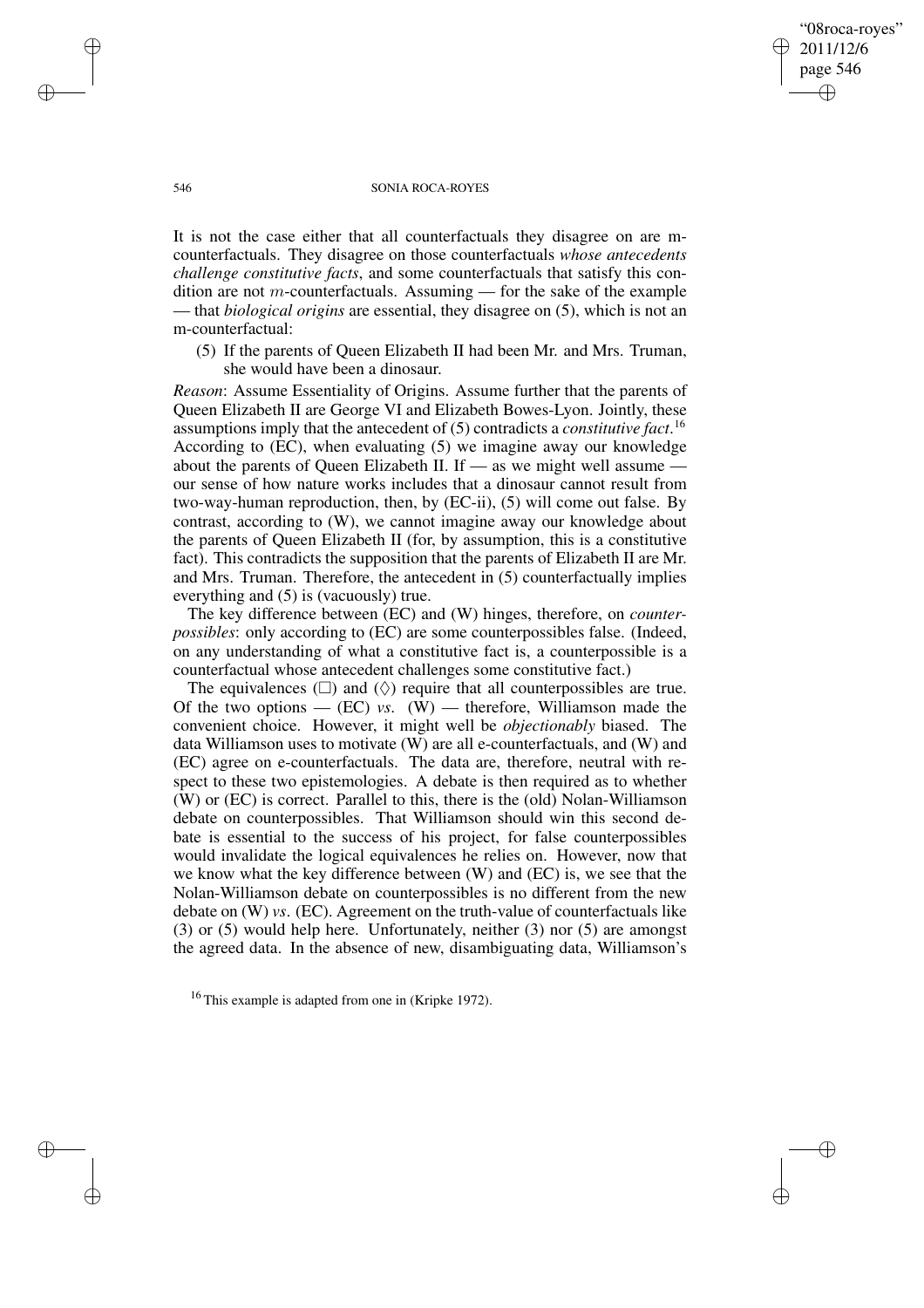choice is objectionable because it begs the question against someone like Nolan: the data are compatible with (EC-i).

Williamson (2007, Ch. 5, §6) deals with the objection that there might be false counterpossibles. There, he examines some potential counterexamples and concludes that "*the case for false counterpossibles looks feeble*" (175). I am closer to Nolan on this. (I think that (5) is false and that (EC) broadlyadequately describes my evaluation procedure.) However, we have enough evidence that this *counterexample/rebuttal* route leads nowhere, so I will try a different route. I argue (§6) that the mere fact that (EC) is, for all we know, a live alternative, threatens counterfactual-based epistemologies. In §7, I argue that, independently of this threat, (W) cannot ground an epistemology of modality. The reasons in §7 are then used, in §8, to favour (EC) and, as a result, make the threat in §6 stronger.

# 6. *The threat* from *(EC): A dilemma*

✐

✐

✐

✐

For all we know, there is no problem *with* (EC). A problem arises, however, *from* the theoretical possibility that (EC) is an adequate epistemology of ecounterfactuals.

The data that supports  $(II)$  — the assumption that we have non-trivial knowledge of counterfactuals — are ambiguous between (EC) and (W). Consequently, (EC) is no less a live option than (W). This threatens counterfactual-based epistemologies — beyond (Gr) from §4 — because the (potential) adequacy of (EC) opens the door to a dilemma which would ultimately undermine  $(I)$  — the claim that our capacity for modal thinking is an accidental by-product of our capacity for counterfactual thinking.

For, *if (EC) turns out to be the correct epistemology for* e*-counterfactuals* (the ones that motivate (II)), *then*, either it generalizes or it does not.

- (IV) If (EC) generalized to m-counterfactuals and counterpossibles (as Nolan, but not Williamson, could grant), then  $(\Box)$  and  $(\Diamond)$  would be false.<sup>17</sup> In the absence of these equivalences, knowledge of mcounterfactuals need not amount to, even less be, modal knowledge. Therefore, our capacity to handle m-counterfactuals need not amount to a capacity to handle metaphysical modality.
- (V) If (EC) did not generalize to m-counterfactuals and counterpossibles, then (III) — the claim about there being general constraints — would

<sup>17</sup> Given (Gr), the qualification here should be *unless extreme haecceitism (EH) is true*. Because (EH) is highly unpopular, we can ignore this qualification without significant dialectical harm.

"08roca-royes" 2011/12/6 page 547

✐

✐

✐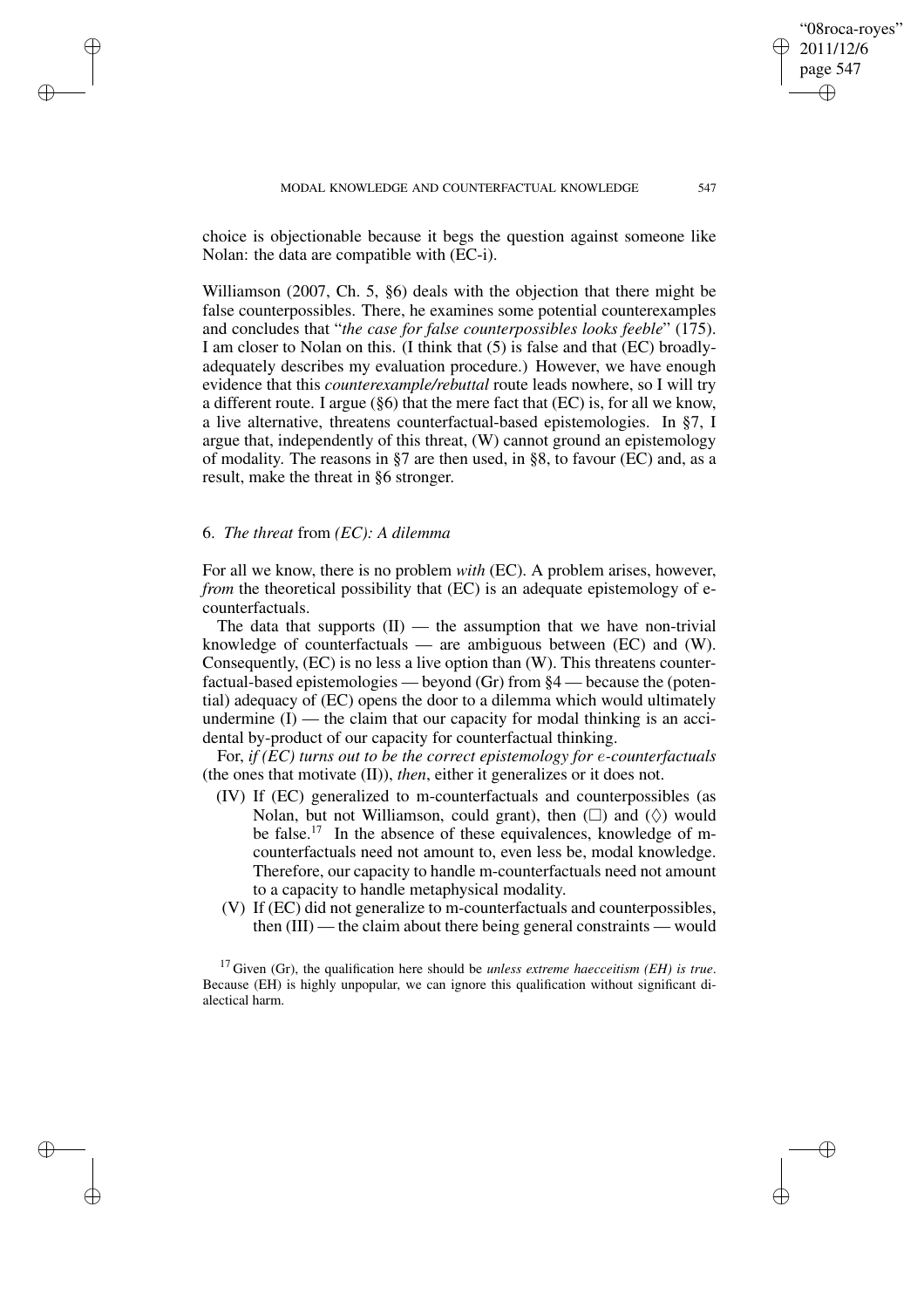### "08roca-royes" 2011/12/6 page 548 ✐ ✐

✐

✐

#### 548 SONIA ROCA-ROYES

be false. For the reasons in §2.1, therefore, our capacity to handle e-counterfactuals would not necessarily bring, as an accidental byproduct, the capacity to handle m-counterfactuals and counterpossibles and, consequently, the capacity to handle metaphysical modality.

In neither case would the capacity to handle metaphysical modality follow from the capacity to handle e-counterfactuals.

This dilemma is conditional upon *(EC) turning out to be the adequate epistemology for* e*-counterfactuals*. What we need to ask now is whether there are further considerations that, by favouring (EC) against (W), could allow us to draw stronger, non-conditional conclusions. The problems *with* (W) that I will present in §7 will provide some of these considerations (on which I elaborate in §8).

# 7. *The problems* with *(W)*

We should evaluate (W) against two different, yet related, goals. First, there is the goal of elucidating modal knowledge *somehow*. Second, there is the aim of subsuming modal knowledge under (W). Achieving the latter goal might be intended as a way of achieving the former, and this is Williamson's strategy. So let me first evaluate (W) in relation to the second goal and, if the conclusion is that this goal is achievable, I shall evaluate the extent to which achieving it would amount to achieving the first one.<sup>18</sup>

One might be tempted to think that (W) cannot subsume modal knowledge. The distinctive feature of (W) is that it requires us to hold fixed *constitutive facts*. Furthermore, for our counterfactual judgements to amount to counterfactual *knowledge*, it is not enough that we merely happen to hold fixed the right things — our counterfactual judgements would be (extensionally) correct in this case, but hardly knowledge. We need to hold them fixed *knowledgeably*. This seems to require knowledge of what the constitutive facts are.<sup>19</sup> Given this, the argument against the possibility of a subsumption — the second goal — would come from the fact that, for some people (those who endorse the *modal account* of the notion of essence<sup>20</sup>),

 $18$  In (Roca-Royes, 2011), I present a criticism of Williamson's account similar to the one in this section. There, however, the emphasis is on Williamson's account as a *conceivabilitybased* one. Here, instead, I focus on the problems that derive from the account being a *counterfactual-based* account.

 $19$  For an objection to this and my reply, see (Roca-Royes, 2011, §9).

 $20$  See (Fine 1994) for its characterization and Fine's objections to it.

✐

✐

✐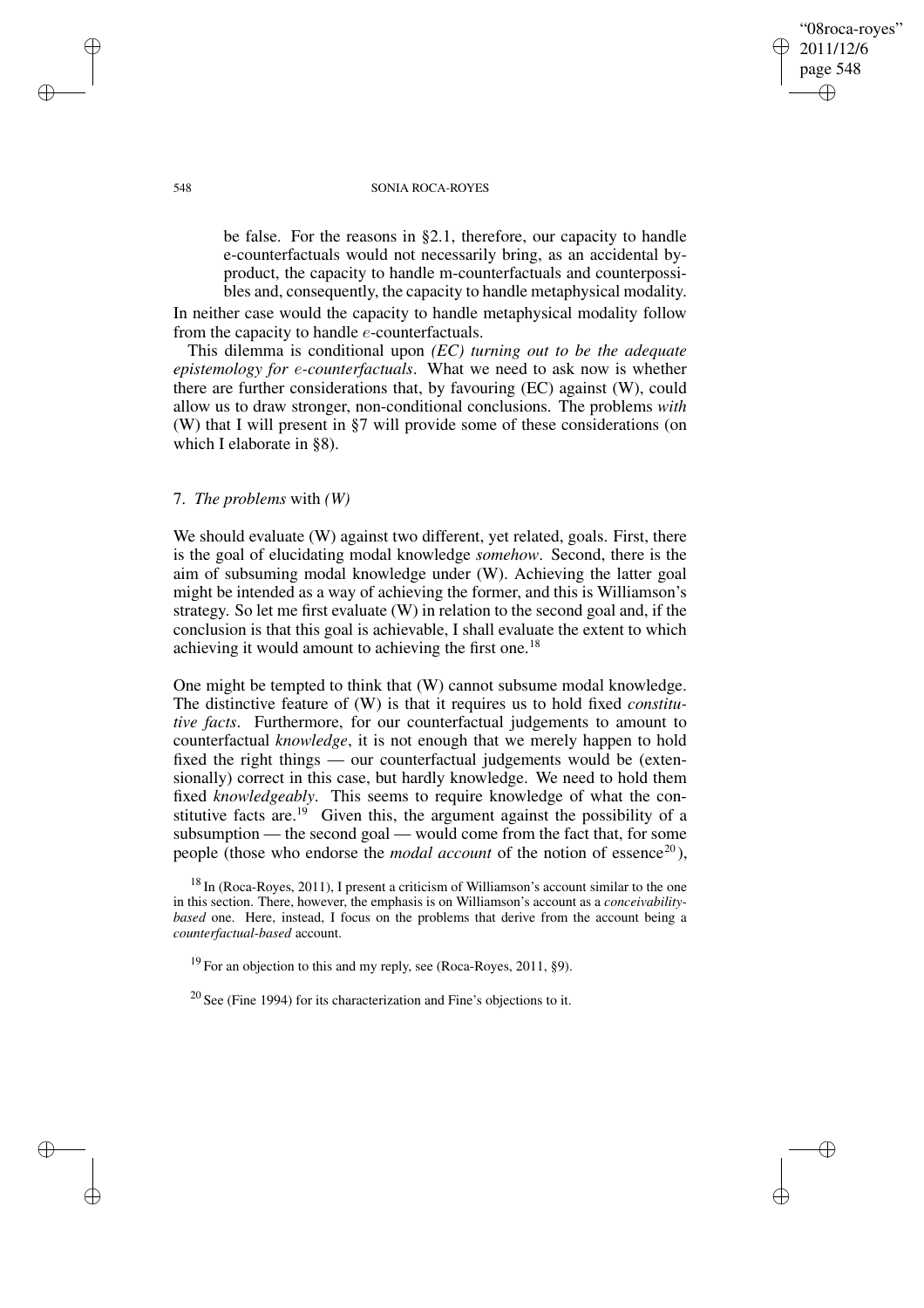✐

✐

✐

✐

constitutive facts *are* modal facts. If this is so, (W) implies that to obtain modal knowledge through counterfactual evaluation we must have prior modal knowledge. This prior modal knowledge would be a *pre-condition* for counterfactual knowledge and, as such, it could not be the outcome of counterfactual evaluation. Consequently, (W) could not subsume this kind of modal knowledge in a non-circular manner.

Williamson (2007, Ch. 5, §6) deals with this potential charge of circularity and, appealing to Fine's arguments against the *modal account* of the notion of *essence* (1994), he argues, rightly, that he can escape it. Roughly, Fine argues that modal facts are ontologically consequential upon, but not the same as, constitutive facts. This opens the door for a parallel analysis of modal knowledge as consequential upon, but not equivalent to, constitutive knowledge, and Williamson strongly suggests that this is the analysis he favours (p. 170).

Fine's arguments, therefore, leave room for a non-circular subsumption of modal knowledge by (W). I consequently grant that the second goal is achievable. The question is whether the achievement of this second goal is a way of achieving the first — elucidating modal knowledge — and I shall answer this in the negative.

If counterfactual evaluation is to be knowledge-conducive, (W) requires, as suspected above, prior constitutive knowledge (which, I am granting, is not modal). For us to *project* "constitutive matters such as atomic numbers into counterfactual suppositions"  $(p. 170) - i.e.,$  for us to follow the rule implied by (W) — we need to know — if counterfactual evaluation is to be *knowledge*-conducive — that facts about atomic numbers are constitutive matters. This must generalize to any constitutive fact, or we will get extensionally wrong results by *over-generating* possibilities. Conversely, if Humphrey having five fingers on his left hand is *not* constitutive of him, we must (knowledgably) *not* hold it fixed when evaluating *"Humphrey has six fingers on his left hand*  $\square \rightarrow \bot$ ", or we will get extensionally wrong results by *under-generating* possibilities.

A first problem is that, while knowledge of atomic numbers may not be problematic, knowledge of atomic numbers is not, by itself, knowledge that atomic numbers are constitutive, and it is not obvious that we possess constitutive knowledge. More importantly, if we do possess constitutive knowledge, it is not obvious what are the *cognitive mechanisms* — as they are referred to in (I) — by means of which we are able to, more or less reliably, tell apart constitutive and non-constitutive facts. All we have been told is that, according to (W), these cognitive mechanisms are amongst the "cognitive mechanisms that provide our capacity to handle counterfactual conditionals" (p. 162). To spell out completely the knowability conditions of counterfactuals, therefore, (W)-endorsers should elucidate constitutive knowledge; especially because some are sceptical about it.

"08roca-royes" 2011/12/6 page 549

✐

✐

✐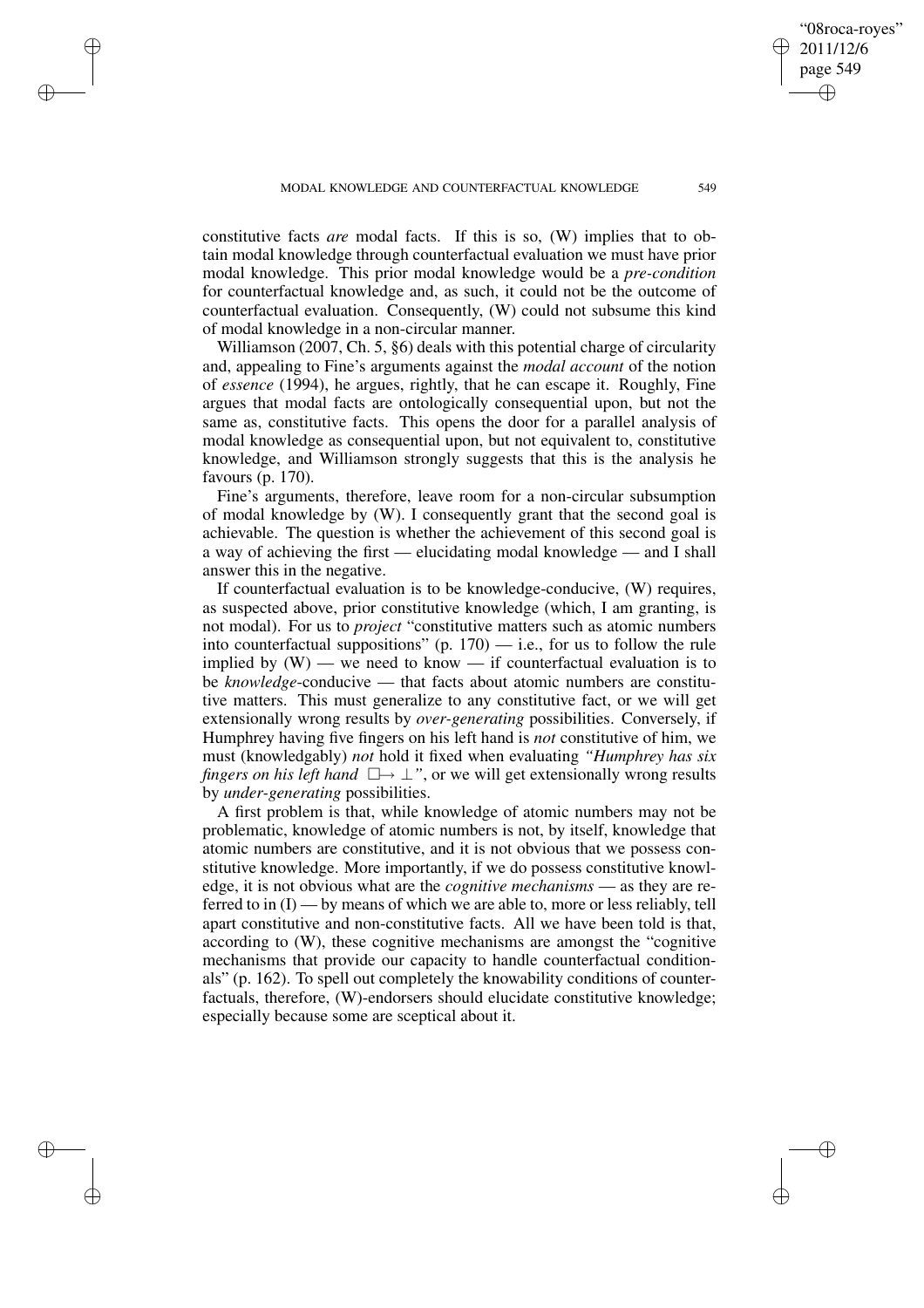"08roca-royes" 2011/12/6 page 550 ✐ ✐

✐

✐

#### 550 SONIA ROCA-ROYES

The second, deeper problem is that the explanatory deficit just identified is not something one can repair without collateral damage. Its very nature jeopardizes the strategy of achieving the first goal via the achievement of the second. The ultimate aim of the project is to elucidate modal knowledge. With respect to this goal, the manoeuvres made above to avoid the charge of circularity will be of no use. For Fine's ontological divorce between the modal and the constitutive does not amount to a divorce in epistemological worries. Far from it: the ontological divorce shows that we should be more careful in how we describe things. The so-called 'epistemic challenge in modality' is and always has been a challenge concerning both *modal* and *constitutive* knowledge. However, (W) is not even the beginning of an answer to the question about the knowability conditions of constitutive facts. This means that  $(W)$  does not address — let alone satisfactorily — a substantial part of our original epistemic challenge. Furthermore, and this is the crucial, jeopardizing part, we know that constitutive knowledge is not explainable in terms of counterfactual knowledge. *That* would be inescapably circular, since the former is a pre-condition for the latter. (W), therefore, cannot ground a counterfactual-based account of modal knowledge — 'modal' understood theory-neutrally: including constitutive knowledge.

### 8. *Strengthening the threat of the dilemma*

I will now exploit the problem in §7 to argue that, as a *general* epistemology, (W) is less plausible than (EC) — especially from a naturalistic perspective, which Williamson shares (§§1–2).

As a general epistemology (as Williamson intends it), (W) implies that, even when evaluating e-counterfactuals like (1), we (knowledgeably) hold fixed constitutive facts. However, is this *what it takes to know* e-counterfactuals? Compare: According to (EC), our reason for imagining away the presence of the bush is that *it contradicts the antecedent*. By contrast, according to (W), our reason must be that *it contradicts the antecedent and is not a constitutive fact*.

We might well complain that (W) requires too much of the *folk* counterfactual-evaluator for it to be plausible as a naturalistic epistemology of e-counterfactuals. Specially because "humans evolved under no pressure to do philosophy" (p. 136), and the less demanding (EC) already gives us everything we are under pressure to obtain; namely, true judgements — and arguably knowledge — of  $e$ -counterfactuals.<sup>21</sup>

✐

✐

✐

<sup>&</sup>lt;sup>21</sup> When sketching his epistemology of counterfactuals (Ch. 5, §3) — which he does by reflecting on e-counterfactuals — Williamson does not mention constitutive facts. This raises the suspicion that (the postulation of) a capacity for judgements about the constitutive is not justified by the data.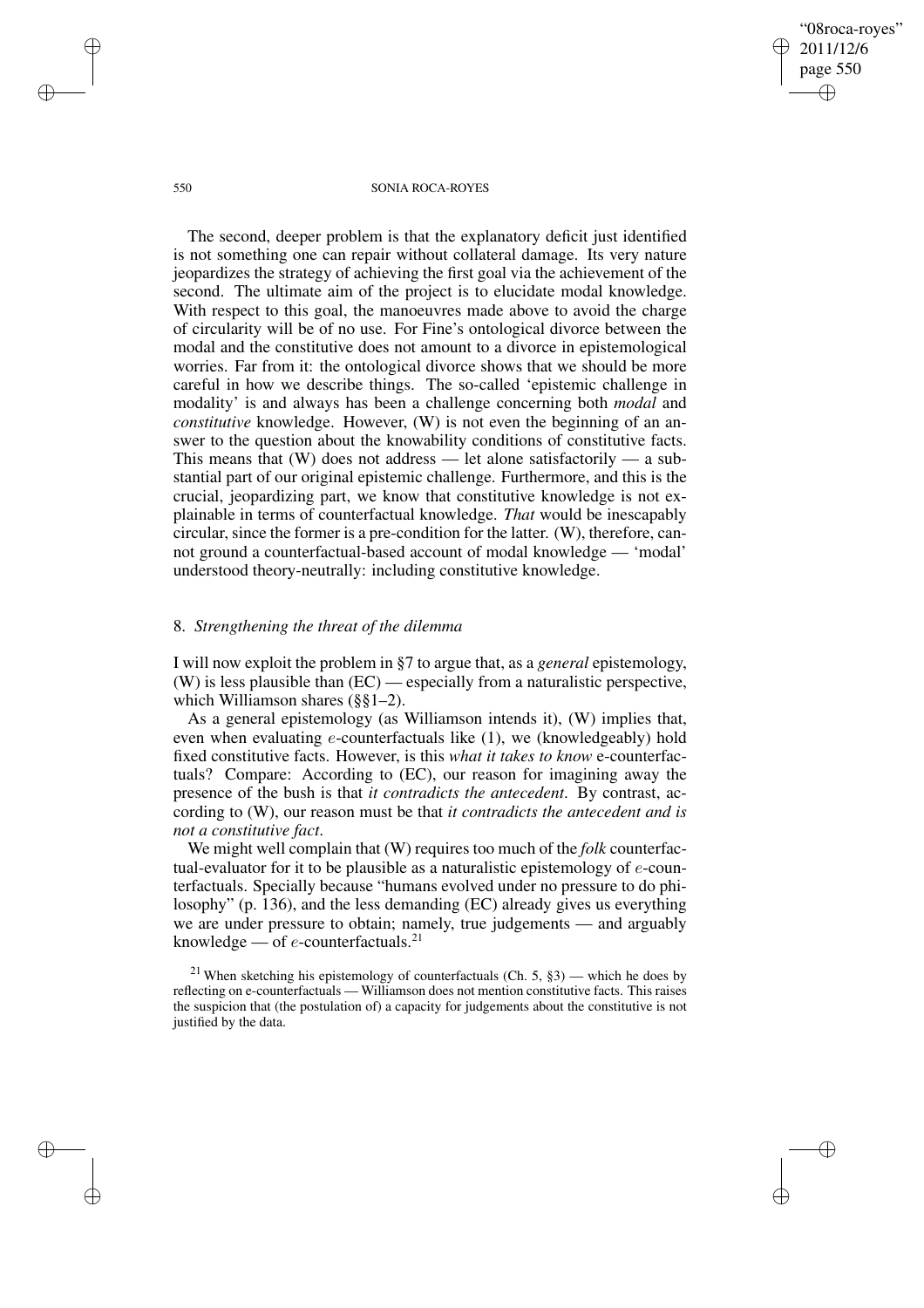MODAL KNOWLEDGE AND COUNTERFACTUAL KNOWLEDGE 551

✐

✐

"08roca-royes"

I suggest, therefore, that, from a naturalistic perspective, (EC) is more plausible for  $e$ -counterfactuals than (W). Let us call the cognitive mechanisms implied by  $(EC)$ , 'CM<sub>EC</sub>', and let us call the ones implied by  $(W)$ 'CMW'. CMEC, *unlike* CMW, do not imply a capacity for constitutive knowledge. If, as Williamson suggests, all that evolution *requires* is that we are (non-accidentally) able to handle  $e$ -counterfactuals, the naturalistic threat is that the emergence of  $CM_W$  (or of  $CM_W$  *minus*  $CM_{EC}$ , in case of overlap) is quite mysterious.

We are now closer to being able to formulate non-conditionally the dilemma in §6. (Not 'we are able' because I am not claiming that  $(EC)$  is correct. Yet, the reason why (EC) is more plausible sufficiently motivates the claim that the correct epistemology will be relevantly similar to (EC) in this respect: it will require no knowledge of constitutive facts. Therefore, conditionals analogous to (IV) and (V) will still hold for such an epistemology.) As a result, the threat against  $(I)$  — the claim that our capacity for modal thinking is an accidental by-product of our capacity for counterfactual thinking — is now more pressing.

## 9. *Concluding remarks*

✐

✐

✐

✐

I have compared the suitability of (EC) and (W) to elucidate modal knowledge. Because of the dilemma, (EC) cannot. Because of the problem in §7, (W) cannot either. The problems with (EC) and (W) raise a challenge for those who endorse *counterfactual-based accounts*: that of finding an epistemology for counterfactuals relevantly dissimilar to both (EC) and  $(W)$ .<sup>22</sup>

As an epistemology of e-counterfactuals, the paper favours (EC). Does this contribute to the Williamson-Nolan debate on counterpossibles in favour of Nolan? Not *necessarily*. Williamson needed *general constraints* upon imagination — much of his argument depends on (I). However, everything developed here is compatible with (EC) being correct for e-counterfactuals and all counterpossibles being vacuously true. To endorse both things consistently we simply need not to extend (EC) to counterpossibles, and nothing here commits us to doing so.<sup>23</sup> Still, if *theoretical unity* is given any weight,

 $^{22}$ I cannot extrapolate here to other counterfactual-based accounts, like Hill's (2006), or Kment's (2006a). However, we find in their accounts elements closely related to Williamson's (III) and (W-i), and these similarities offer the grounds for the extrapolation. (See (Hill 2006, 224 and 230) and (Kment 2006a, 284 and §7).)

 $23$  This might strengthen the objection against his account that Williamson considers in p. 171. We know (from §5), that the generalization at issue is not a generalization to  $m$ counterfactuals, but to *counterpossibles*; and what is special with counterpossibles are their *antecedents*.